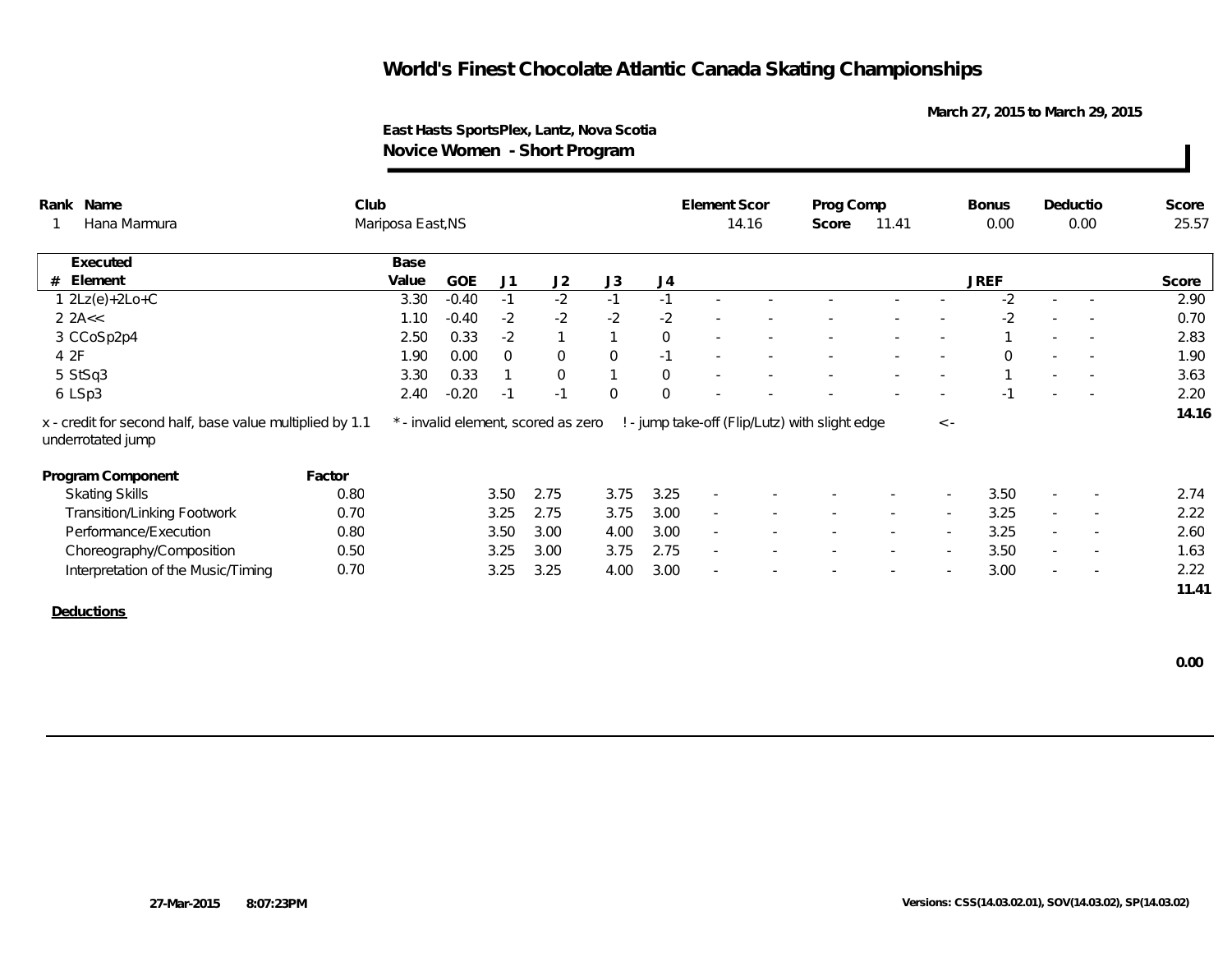**March 27, 2015 to March 29, 2015**

### **East Hasts SportsPlex, Lantz, Nova Scotia Novice Women - Short Program**

| Prog Comp<br>Sydney Rankin<br>Greenwood FSC, NS<br>13.47<br>10.11<br>2<br>Score<br>Executed<br>Base                                                                    | 0.00                                    | 0.00                               |       |
|------------------------------------------------------------------------------------------------------------------------------------------------------------------------|-----------------------------------------|------------------------------------|-------|
|                                                                                                                                                                        |                                         |                                    | 23.58 |
|                                                                                                                                                                        |                                         |                                    |       |
| J3<br>Element<br>Value<br><b>GOE</b><br>J1<br>J2<br>J4<br>#                                                                                                            | <b>JREF</b>                             |                                    | Score |
| $1 2Lz+2T+C$<br>$\Omega$<br>$\Omega$<br>$-0.10$<br>3.40<br>$-1$<br>$-1$                                                                                                | $\Omega$                                |                                    | 3.30  |
| $\overline{0}$<br>$\overline{0}$<br>22<br>1.80<br>0.00<br>$\overline{0}$<br>$\overline{0}$                                                                             | $\Omega$                                |                                    | 1.80  |
| 3 1 A<br>$-0.20$<br>$-1$<br>1.10<br>$-1$<br>$-1$<br>$-1$                                                                                                               | $-1$                                    | $\overline{\phantom{a}}$           | 0.90  |
| 4 CCoSp3p3<br>$-0.20$<br>$\overline{0}$<br>3.00<br>$-1$<br>$-1$<br>$-1$                                                                                                | $\Omega$<br>$\sim$                      | $\sim$<br>$\sim$                   | 2.80  |
| $\mathsf{O}$<br>5 StSq2<br>0.00<br>$\overline{0}$<br>2.60<br>$\overline{0}$<br>$-1$<br>$\overline{\phantom{a}}$                                                        | $\mathbf 0$<br>$\overline{\phantom{a}}$ | $\overline{\phantom{a}}$           | 2.60  |
| $\overline{0}$<br>1.90<br>0.17<br>$\overline{0}$<br>$\overline{0}$<br>6 LSp2                                                                                           | $\overline{\phantom{a}}$                |                                    | 2.07  |
| ! - jump take-off (Flip/Lutz) with slight edge<br>* - invalid element, scored as zero<br>x - credit for second half, base value multiplied by 1.1<br>underrotated jump | $\,<\,$ -                               |                                    | 13.47 |
| Program Component<br>Factor                                                                                                                                            |                                         |                                    |       |
| 2.50<br>3.00<br>0.80<br>3.00<br>3.50<br><b>Skating Skills</b>                                                                                                          | 3.00                                    | $\overline{\phantom{a}}$           | 2.40  |
| 0.70<br>2.50<br><b>Transition/Linking Footwork</b><br>2.75<br>2.25<br>3.00<br>$\sim$                                                                                   | 3.00                                    | $\sim$<br>$\overline{\phantom{a}}$ | 1.93  |
| Performance/Execution<br>0.80<br>3.00<br>2.50<br>3.25<br>2.75<br>$\sim$                                                                                                | 3.00<br>$\overline{\phantom{a}}$        | $\sim$<br>$\overline{\phantom{a}}$ | 2.34  |
| 2.75<br>Choreography/Composition<br>0.50<br>3.00<br>2.50<br>3.25<br>$\overline{\phantom{a}}$<br>$\sim$<br>$\overline{\phantom{a}}$<br>$\overline{\phantom{a}}$         | 3.00<br>$\overline{\phantom{a}}$        | $\sim$<br>$\sim$                   | 1.46  |
| 0.70<br>2.75<br>2.75<br>3.00<br>2.50<br>Interpretation of the Music/Timing<br>$\overline{\phantom{a}}$                                                                 | 3.00                                    | $\overline{\phantom{a}}$<br>$\sim$ | 1.98  |
|                                                                                                                                                                        |                                         |                                    | 10.11 |
| Deductions                                                                                                                                                             |                                         |                                    |       |
|                                                                                                                                                                        |                                         |                                    |       |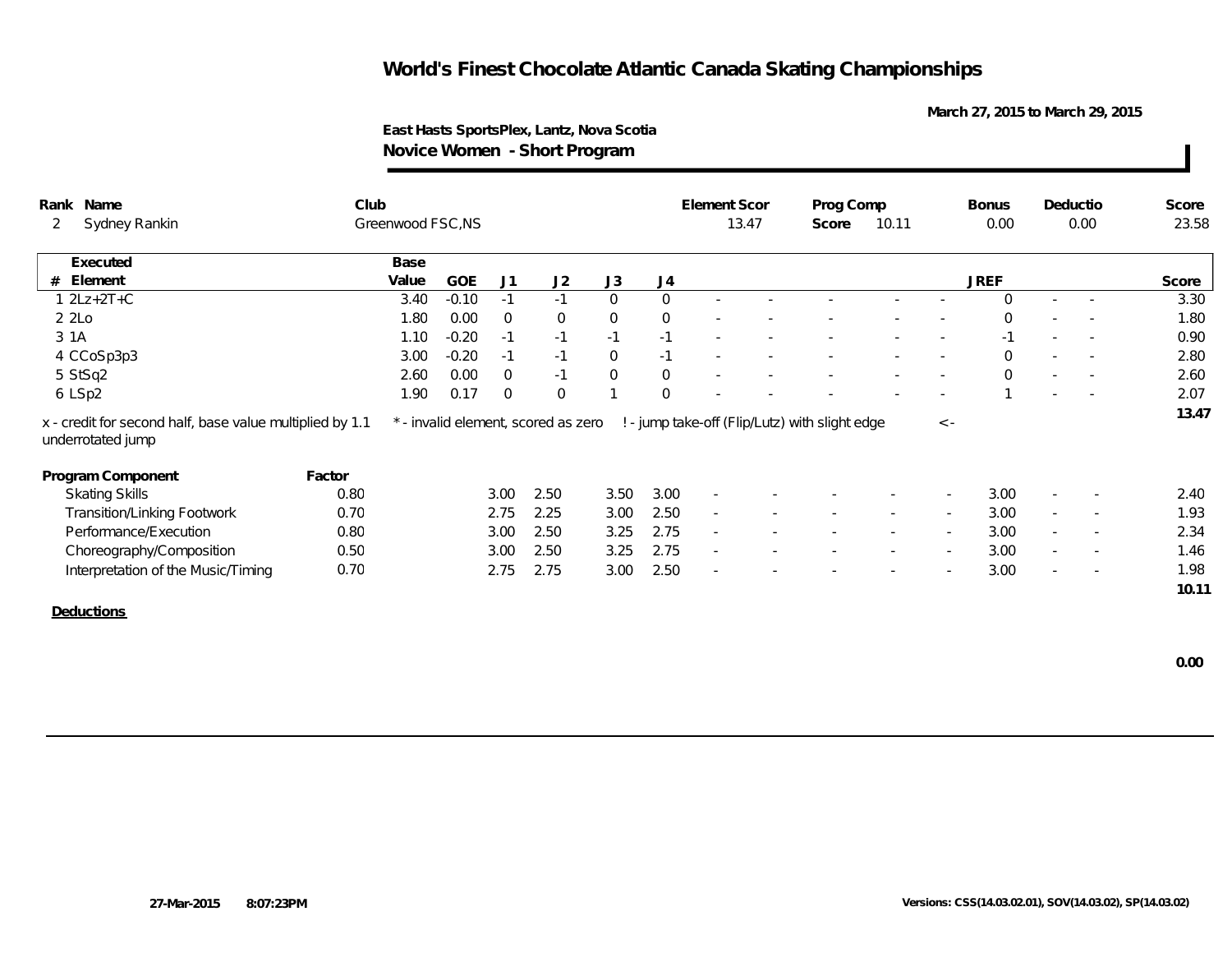**March 27, 2015 to March 29, 2015**

### **East Hasts SportsPlex, Lantz, Nova Scotia Novice Women - Short Program**

|   | Rank Name                                                                     | Club   |                      |         |                |                                     |              |              | Element Scor | Prog Comp                                      |       |                          | <b>Bonus</b>   | Deductio                 |                          | Score |
|---|-------------------------------------------------------------------------------|--------|----------------------|---------|----------------|-------------------------------------|--------------|--------------|--------------|------------------------------------------------|-------|--------------------------|----------------|--------------------------|--------------------------|-------|
| 3 | Amy Hartling                                                                  |        | St Margarets Bay, NS |         |                |                                     |              |              | 11.63        | Score                                          | 10.09 |                          | 0.00           |                          | 0.00                     | 21.72 |
|   | Executed                                                                      |        | Base                 |         |                |                                     |              |              |              |                                                |       |                          |                |                          |                          |       |
| # | Element                                                                       |        | Value                | GOE     | J <sub>1</sub> | J2                                  | J3           | J4           |              |                                                |       |                          | <b>JREF</b>    |                          |                          | Score |
|   | 1 1 A                                                                         |        | 1.10                 | 0.33    | $\overline{2}$ | $\overline{2}$                      | $\mathbf{1}$ | $\mathbf{1}$ |              |                                                |       |                          | $\mathfrak{D}$ | $\sim$                   |                          | 1.43  |
|   | 2 2F                                                                          |        | 1.90                 | $-0.90$ | $-3$           | $-3$                                | $-3$         | $-3$         |              |                                                |       |                          | $-3$           |                          |                          | 1.00  |
|   | 3 LSp3                                                                        |        | 2.40                 | 0.33    | $\overline{0}$ |                                     | $\mathbf{1}$ | 2            |              |                                                |       |                          | $\Omega$       |                          |                          | 2.73  |
|   | 4 StSq2                                                                       |        | 2.60                 | 0.17    | $\mathbf{0}$   | $\overline{0}$                      | $\mathbf{1}$ | $\mathbf{1}$ |              |                                                |       |                          | $\Omega$       |                          | $\sim$                   | 2.77  |
|   | 5 CCoSp3p3                                                                    |        | 3.00                 | 0.00    | $\mathbf 0$    | $-1$                                | $\mathsf{O}$ | $\mathsf{O}$ | $\sim$       |                                                |       | $\overline{\phantom{a}}$ | $\Omega$       |                          | $\sim$                   | 3.00  |
|   |                                                                               |        |                      |         |                |                                     |              |              |              |                                                |       |                          |                |                          |                          |       |
|   | $62T+C$                                                                       |        | 1.30                 | $-0.60$ | $-3$           | $-3$                                | $-3$         | $-3$         |              |                                                |       | $\overline{\phantom{a}}$ | $-3$           | $\overline{\phantom{a}}$ | $\overline{\phantom{a}}$ | 0.70  |
|   | x - credit for second half, base value multiplied by 1.1<br>underrotated jump |        |                      |         |                | * - invalid element, scored as zero |              |              |              | ! - jump take-off (Flip/Lutz) with slight edge |       | $\,<\,$ -                |                |                          |                          | 11.63 |
|   | Program Component                                                             | Factor |                      |         |                |                                     |              |              |              |                                                |       |                          |                |                          |                          |       |
|   | <b>Skating Skills</b>                                                         | 0.80   |                      |         | 3.50           | 3.00                                | 3.75         | 3.25         | $\sim$       |                                                |       |                          | 3.25           |                          | $\sim$                   | 2.66  |
|   | Transition/Linking Footwork                                                   | 0.70   |                      |         | 2.75           | 2.25                                | 3.50         | 3.00         | $\sim$       |                                                |       |                          | 2.75           | $\sim$                   | $\sim$                   | 1.98  |
|   | Performance/Execution                                                         | 0.80   |                      |         | 2.75           | 2.75                                | 3.50         | 3.00         | $\sim$       |                                                |       |                          | 2.50           | $\sim$                   |                          | 2.26  |
|   | Choreography/Composition                                                      | 0.50   |                      |         | 2.75           | 2.50                                | 3.50         | 3.00         | $\sim$       |                                                |       |                          | 2.50           |                          | $\overline{\phantom{a}}$ | 1.38  |
|   | Interpretation of the Music/Timing                                            | 0.70   |                      |         | 2.50           | 2.50                                | 3.25         | 2.75         | $\sim$       |                                                |       |                          | 2.50           | $\sim$                   |                          | 1.81  |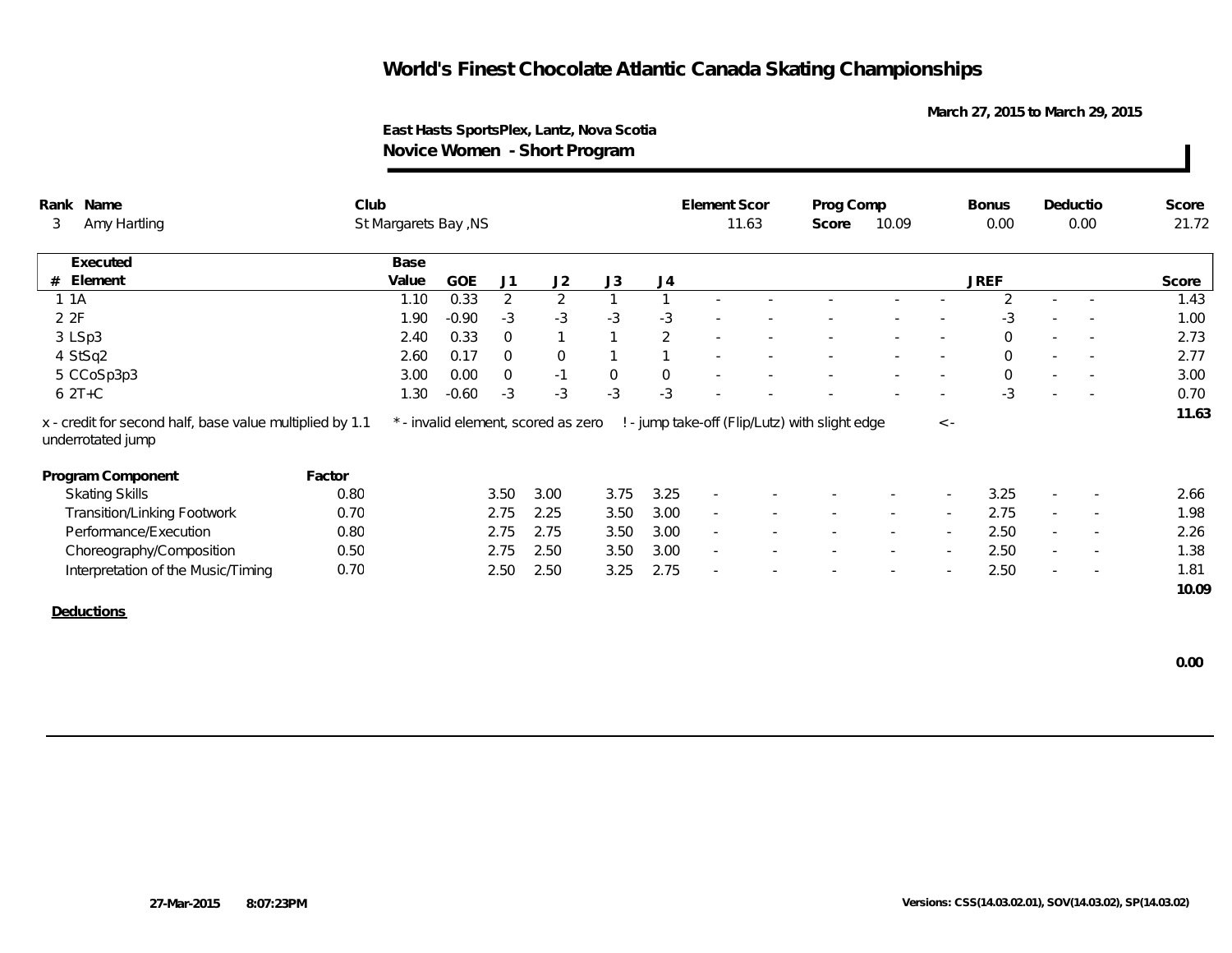**March 27, 2015 to March 29, 2015**

### **East Hasts SportsPlex, Lantz, Nova Scotia Novice Women - Short Program**

| Rank Name  |                                                                               | Club   |                      |            |                |                                     |                     |             | Element Scor             |      | Prog Comp                                      |        |                          | <b>Bonus</b>   |                          | Deductio                 | Score           |
|------------|-------------------------------------------------------------------------------|--------|----------------------|------------|----------------|-------------------------------------|---------------------|-------------|--------------------------|------|------------------------------------------------|--------|--------------------------|----------------|--------------------------|--------------------------|-----------------|
| 4          | <b>Emily Gerhardt</b>                                                         |        | St Margarets Bay, NS |            |                |                                     |                     |             |                          | 7.70 | Score                                          | 8.95   |                          | 0.00           |                          | 0.00                     | 16.65           |
|            | Executed                                                                      |        | Base                 |            |                |                                     |                     |             |                          |      |                                                |        |                          |                |                          |                          |                 |
| # Element  |                                                                               |        | Value                | <b>GOE</b> | J1             | J2                                  | J3                  | J4          |                          |      |                                                |        |                          | <b>JREF</b>    |                          |                          | Score           |
| 1 1 A      |                                                                               |        | 1.10                 | 0.00       | $\overline{0}$ | $\overline{0}$                      | $\overline{0}$      | $\mathbf 0$ |                          |      |                                                |        |                          | $\Omega$       |                          |                          | 1.10            |
|            | $2 2Lo+2Lo<<+C$                                                               |        | 2.30                 | $-0.80$    | $-3$           | $-2$                                | $-2$                | $-3$        |                          |      |                                                |        |                          | $-3$           |                          |                          | 1.50            |
| 3 CoSp     |                                                                               |        | $\sim$               | $\sim$     | $\sim$         | $\overline{\phantom{a}}$            | $\sim$              | $\sim$      |                          |      |                                                |        |                          |                |                          |                          | 0.00<br>$\star$ |
| 4 StSq2    |                                                                               |        | 2.60                 | 0.00       | $-1$           | $\overline{0}$                      | $\overline{0}$      | $\mathbf 0$ | $\sim$                   |      |                                                |        | $\sim$                   | $\overline{0}$ | $\sim$                   | $\sim$                   | 2.60            |
| 5 2F       |                                                                               |        | 1.90                 | $-0.90$    | $-3$           | $-3$                                | $-3$                | $-3$        | $\sim$                   |      |                                                |        | $\overline{\phantom{a}}$ | -3             |                          | $\sim$                   | 1.00            |
| 6 LSp1     |                                                                               |        | 1.50                 | 0.00       | $\overline{0}$ | $\mathbf 0$                         | $\mathsf{O}\xspace$ | $\mathbf 0$ |                          |      |                                                |        |                          | $\Omega$       |                          |                          | 1.50            |
|            | x - credit for second half, base value multiplied by 1.1<br>underrotated jump |        |                      |            |                | * - invalid element, scored as zero |                     |             |                          |      | ! - jump take-off (Flip/Lutz) with slight edge |        | $\,<\,$ -                |                |                          |                          | 7.70            |
|            | Program Component                                                             | Factor |                      |            |                |                                     |                     |             |                          |      |                                                |        |                          |                |                          |                          |                 |
|            | <b>Skating Skills</b>                                                         | 0.80   |                      |            | 2.75           | 2.50                                | 2.75                | 2.75        | $\sim$                   |      |                                                |        |                          | 2.75           |                          |                          | 2.20            |
|            | Transition/Linking Footwork                                                   | 0.70   |                      |            | 2.50           | 2.50                                | 2.75                | 2.50        | $\overline{\phantom{a}}$ |      | $\sim$                                         | $\sim$ | $\sim$                   | 2.50           | $\sim$                   | $\overline{\phantom{a}}$ | 1.75            |
|            | Performance/Execution                                                         | 0.80   |                      |            | 2.75           | 2.50                                | 2.50                | 2.75        | $\overline{\phantom{a}}$ |      |                                                |        | $\sim$                   | 2.50           | $\overline{\phantom{a}}$ |                          | 2.06            |
|            | Choreography/Composition                                                      | 0.50   |                      |            | 2.75           | 2.50                                | 2.50                | 2.50        | $\overline{\phantom{a}}$ |      |                                                | $\sim$ | $\sim$                   | 2.50           | $\sim$                   |                          | 1.25            |
|            | Interpretation of the Music/Timing                                            | 0.70   |                      |            | 2.50           | 2.25                                | 2.50                | 2.25        | $\overline{\phantom{a}}$ |      |                                                |        |                          | 2.75           |                          | $\overline{\phantom{a}}$ | 1.69            |
|            |                                                                               |        |                      |            |                |                                     |                     |             |                          |      |                                                |        |                          |                |                          |                          | 8.95            |
| Deductions |                                                                               |        |                      |            |                |                                     |                     |             |                          |      |                                                |        |                          |                |                          |                          |                 |
|            |                                                                               |        |                      |            |                |                                     |                     |             |                          |      |                                                |        |                          |                |                          |                          |                 |